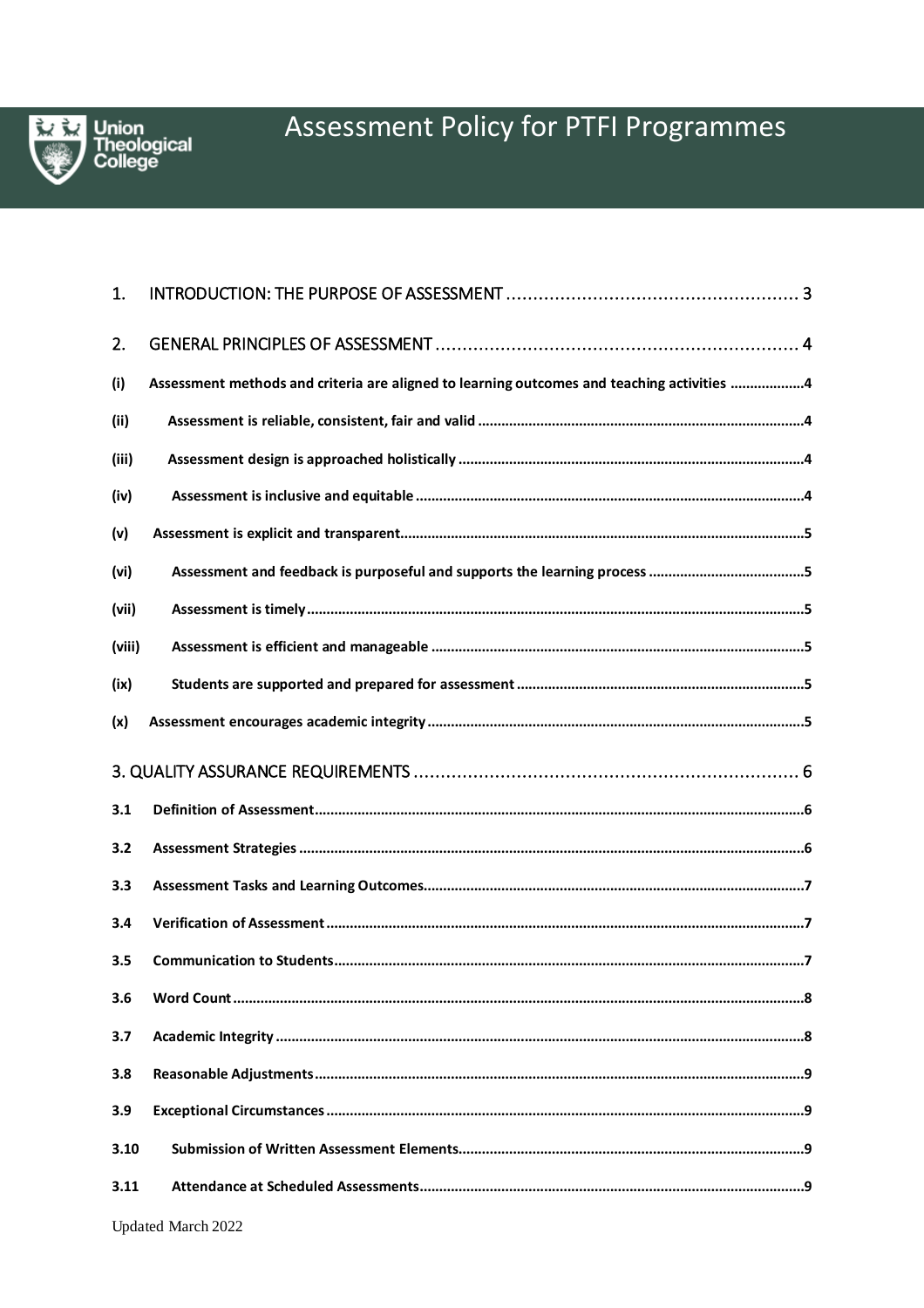| 3.12   |  |
|--------|--|
| 3.13   |  |
| 3.13.1 |  |
| 3.13.2 |  |
| 3.14   |  |
| 3.15   |  |
|        |  |
| 3.16   |  |
|        |  |
| 3.18   |  |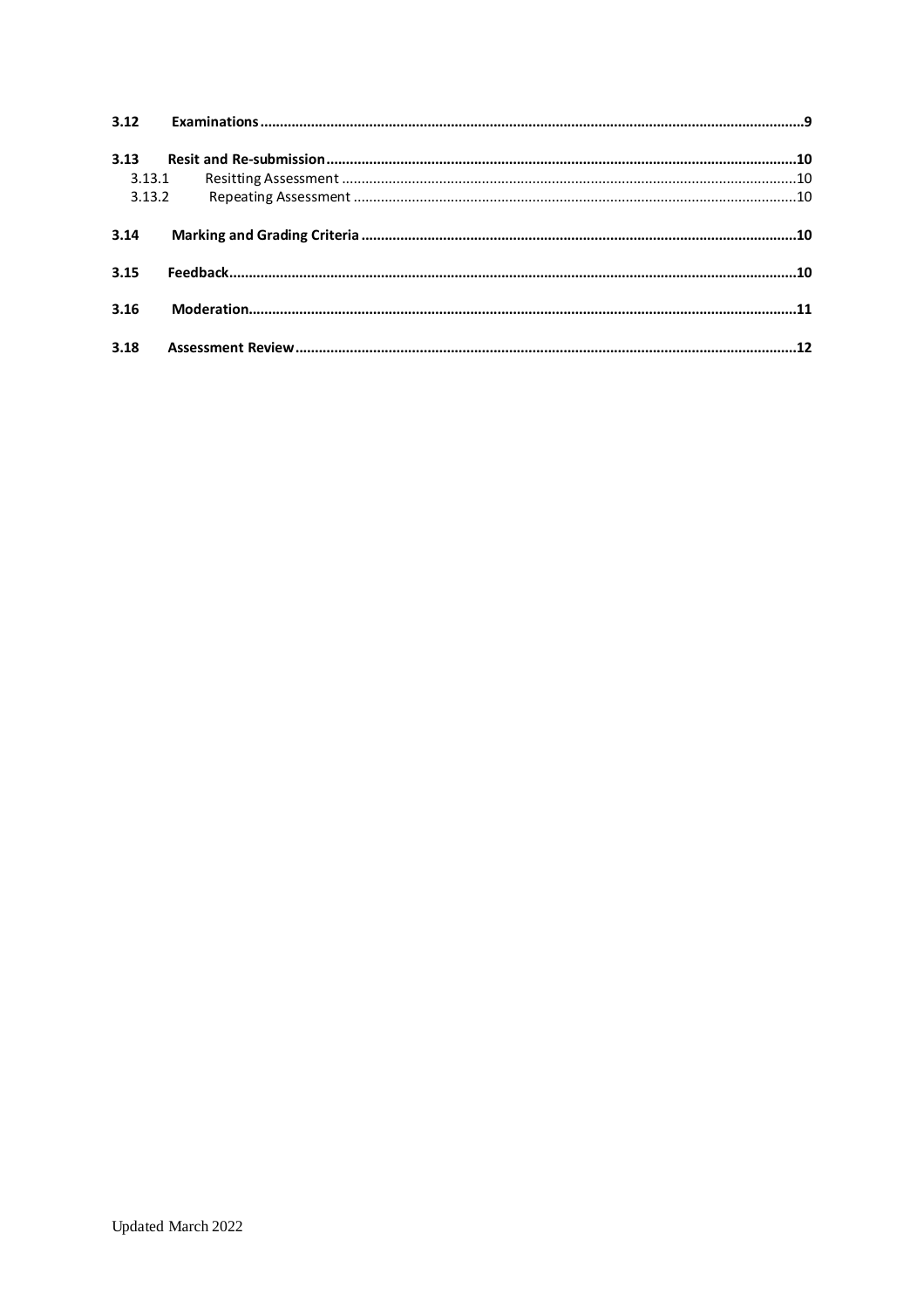# <span id="page-2-0"></span>1. Introduction: The Purpose of Assessment

At Union Theological College assessment is an integrated and integral part of learning and teaching. It is the principal instrument by which we:

- recognise, reward and monitor levels of achievement;
- identify areas for development in both teaching and student learning;
- maintain academic standards; and
- help to prepare students for life beyond the College, particularly in Christian ministry.

This policy document provides the principles and expectations that define and safeguard the management of assessment according to QAA expectations. It is intended to be explicit, transparent and accessible to all relevant audiences**.**

The principles in this policy have been formulated in accordance with the following documents:

- The UK Quality Code for Higher Education:
- QAA Advice and Guidance: Assessment (2018);
- the Framework for Higher Education Qualifications; and
- the QAA Subject Benchmark Statement: Theology and Religious Studies (2019).

There are many different forms of assessment, serving a variety of purposes. These include:

- promoting student learning by providing the student with appropriate feedback;
- evaluating student knowledge, understanding, abilities, skills or competencies;
- providing a mark or grade that enables a student's performance to be established, and may also be used to make progress decisions; and
- enabling the public (including employers) and higher education providers, to know that an individual has attained an appropriate level of achievement that reflects the academic standards set by the awarding institution and agreed UK norms, including the Frameworks for Higher Education Qualifications. This may include meeting the requirements of the Presbyterian Church in Ireland's Council for Training in Ministry.

In addition, as a higher education institution with responsibility for the academic standards of awards made in its name, the College is required to have effective procedures for:

• designing, approving, monitoring and reviewing the assessment strategies for programmes and awards;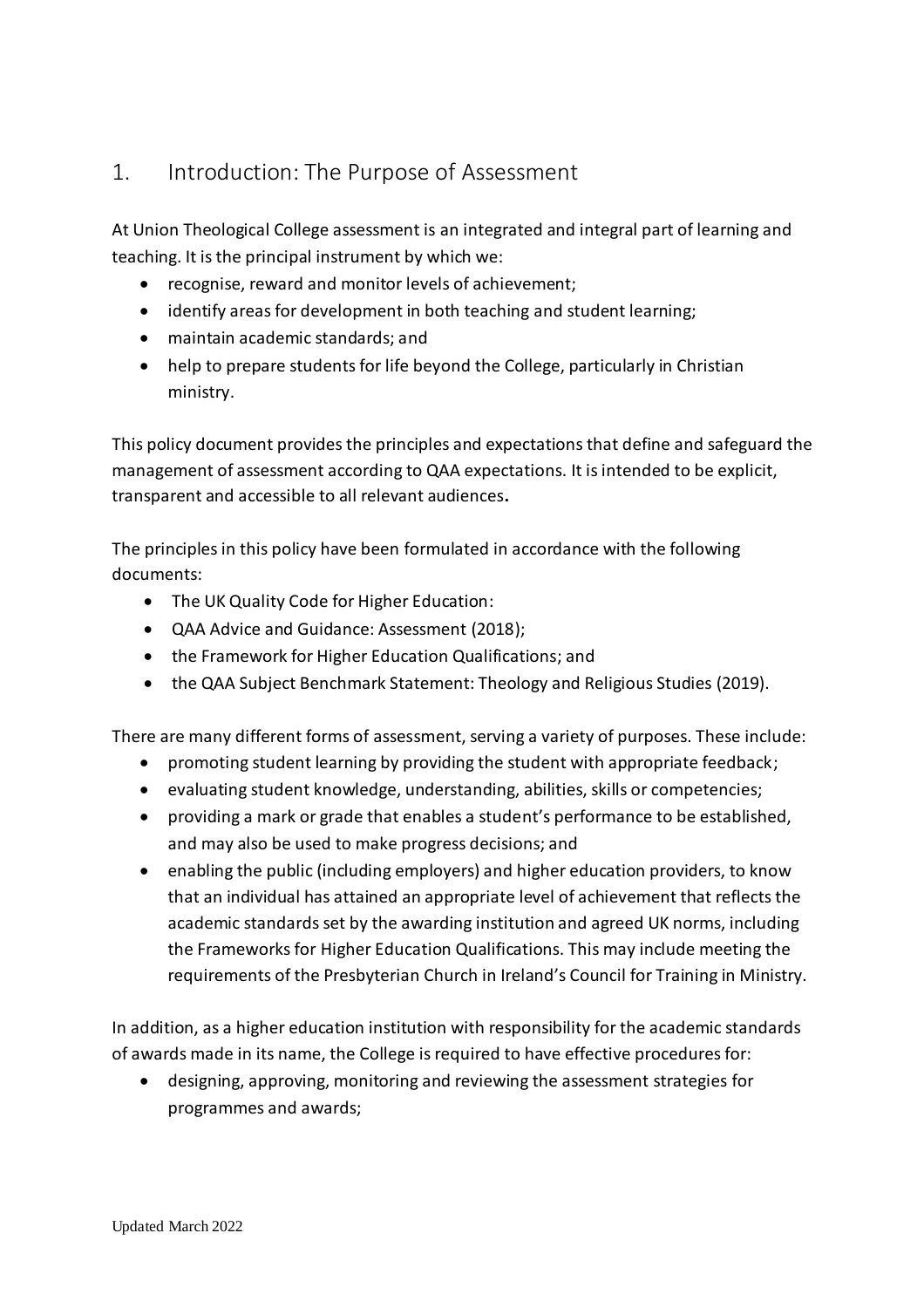- implementing rigorous assessment policies and practices that ensure the standard for each award and award element is set and maintained at the appropriate level, and that student performance is properly judged against this; and
- evaluating how academic standards are maintained through assessment practice, which also serves to encourage effective learning.

# <span id="page-3-0"></span>2. General Principles of Assessment

These principles draw on published guidance on best practice in assessment in higher education and reflect the Guiding Principles of the UK Quality Code Advice and Guidance for Assessment (2018).

<span id="page-3-1"></span>(i) Assessment methods and criteria are aligned to learning outcomes and teaching activities

Assessment tasks will be aligned with and will measure student attainment of the intended learning outcomes in an effective way. All programmes and modules have documents which provide learning outcomes and assessment methods and weightings – these are available to all students via the VLE.

# (ii) Assessment is reliable, consistent, fair and valid

<span id="page-3-2"></span>In order for assessment to be accurate and repeatable there will be clear and consistent processes for the setting, marking, grading and moderation of assignments. A variety of assessment tasks will be used so that the whole range of learning outcomes may be appropriately assessed.

# (iii) Assessment design is approached holistically

<span id="page-3-3"></span>Requirements in terms of programme and module design are communicated and guided by the Programme Design and Programme and Module Review Policy. The approval of the assessment package for any module includes scrutiny of assessment elements and how they contribute to the assessment of programme level learning outcomes. The College also has policies dealing with the Recognition of Prior Learning and Work-Based Learning Opportunities.

# <span id="page-3-4"></span>(iv) Assessment is inclusive and equitable

The College will endeavour to ensure that all assigned tasks do not disadvantage any group or individual, e.g. students with disabilities. This is to ensure that all students are provided with an equal opportunity to demonstrate their achievement of the learning outcomes this includes, where necessary, reasonable adjustments. The role of the external examiner, as laid out in the Externality Policy, is one of the processes by which the College maintains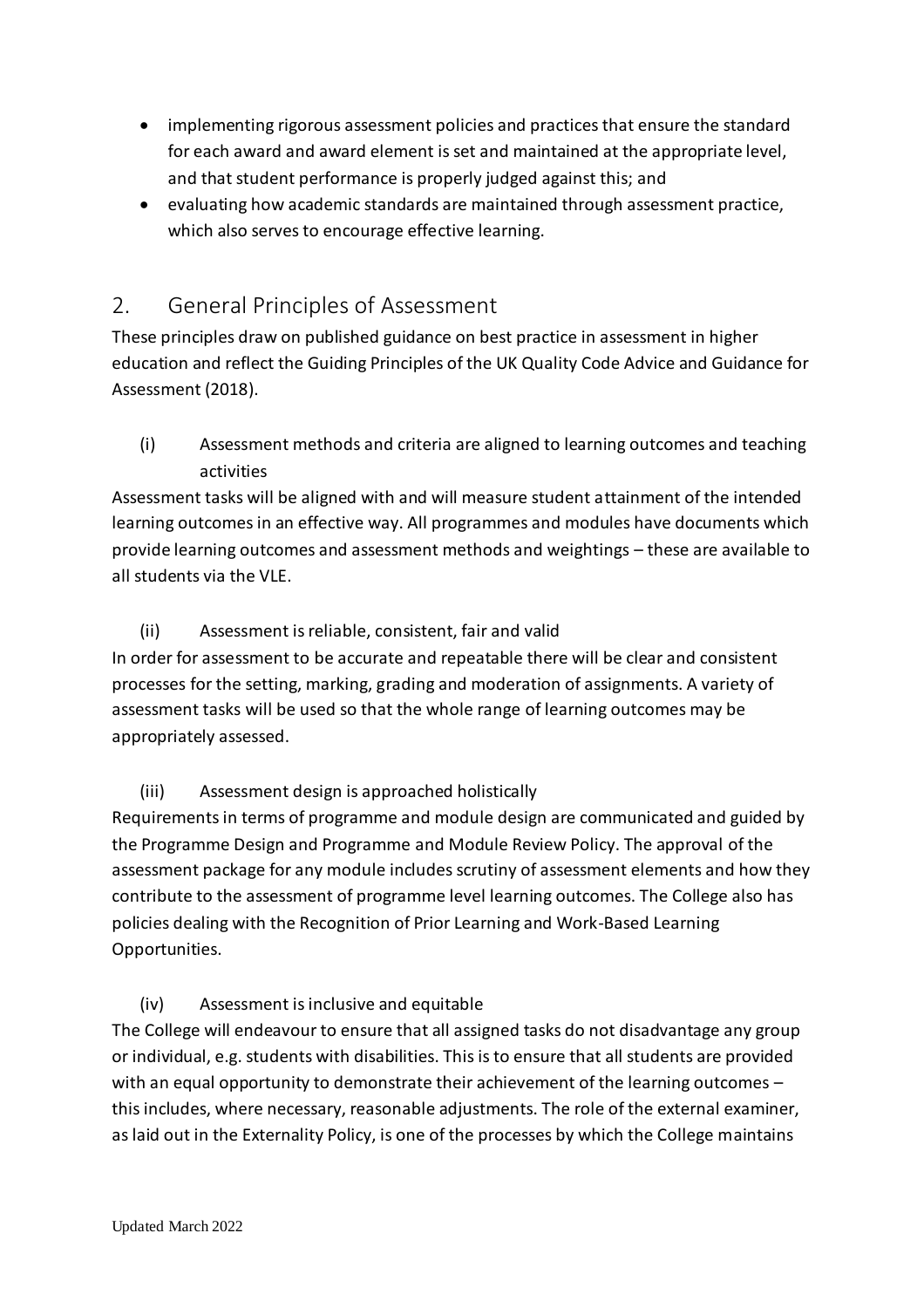oversight of the assessment process to ensure that students have an equal opportunity to demonstrate their achievement.

## (v) Assessment is explicit and transparent

<span id="page-4-0"></span>Assessment tasks will be clear and will be communicated to students, staff and external examiners in a timely manner. All programme and module documents provide a statement of how students will be assessed. Assessment is accompanied by marking criteria and, where relevant, a conceptual equivalent marking scale.

<span id="page-4-1"></span>(vi) Assessment and feedback is purposeful and supports the learning process Students will receive feedback on all assessment tasks (both formative and summative) in a timely manner. Feedback on assessed work is an important mechanism for enhancing students' ability to interpret assessment criteria and to gain further awareness of assessment standards. Normal practice is for assessed work to be returned within a threeweek period in order that the feedback may have a formative function for subsequent assessment.

## <span id="page-4-2"></span>(vii) Assessment is timely

All programmes and modules are required to provide a statement of how and when students will be assessed. This is made available to students via the VLE in programme handbooks and module outlines. Where students require reassessment, sufficient time for further learning is available before resit/resubmission dates.

# (viii) Assessment is efficient and manageable

<span id="page-4-3"></span>Assessment will be used as a tool for learning and engagement. Assessment should be aligned with intended learning outcomes in order to make assessment efficient. Assessment should not overload either staff or students and the scheduling of summative assessment will ensure that students have sufficient time to develop the intended learning outcomes.

## <span id="page-4-4"></span>(ix) Students are supported and prepared for assessment

Beginning with the initial induction, the nature and basis of assessment is communicated to students in order to promote assessment literacy. There will be an appropriate mix of formative and summative assessment within each module. Feedback is an integral part of the way in which students are given appropriate support to develop the competencies required to meet the learning outcomes.

# <span id="page-4-5"></span>(x) Assessment encourages academic integrity

The College promotes academic integrity in the area of assessment through the following means: prior guidance which highlights the importance of academic integrity and informs students of the consequences of academic offences; modelling best practice in lectures and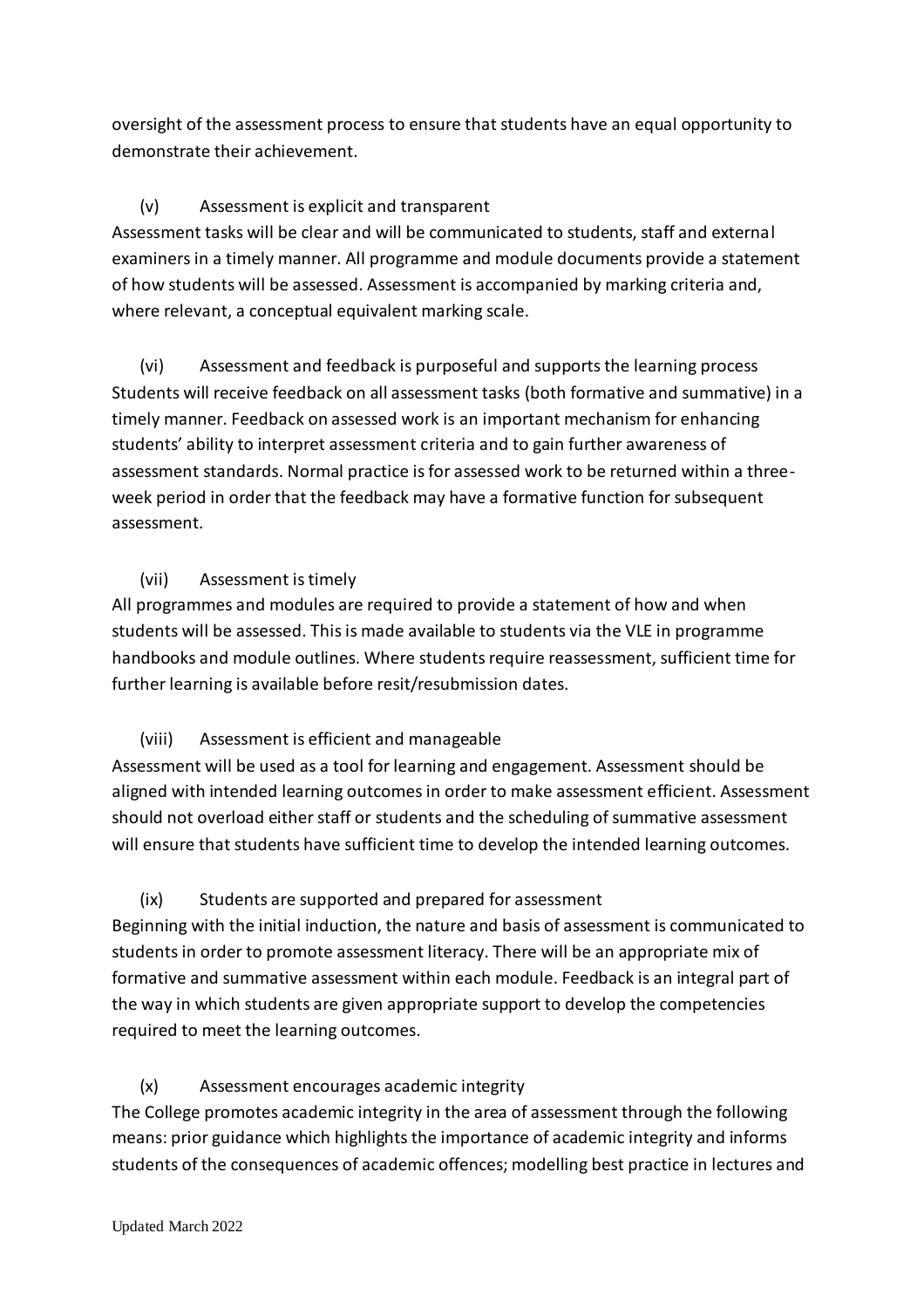tutorials; designing assessment tasks in such a way as to minimise the opportunities for plagiarism, self-plagiarism and contract cheating; and utilising Unicheck plagiarism detection software.

# <span id="page-5-0"></span>3. Quality Assurance and Enhancement

#### <span id="page-5-1"></span>3.1 Definition of Assessment

A programme must include both formative and summative assessments:

- Formative assessment provides students with opportunities to develop their knowledge and understanding of assessment so that they understand how to improve the quality of work. It may or may not include a mark and for purely formative assessment the mark does not contribute to the final module grade.
- Summative assessment is the formal assessment of how students demonstrate that they have fulfilled the outcomes of the programme of study and that they have achieved the standard required for progression towards an award.
- While some assessment may be entirely formative (for instance, classroom or seminar activities) summative assessment often includes a formative element.

#### <span id="page-5-2"></span>3.2 Assessment Strategies

In order for the College's assessment to be consistent with the national standard of awards it should be carried out by competent and impartial examiners with the involvement of external examiners (see the College's Externality Policy).

The College's processes for staff recruitment and development ensure that everyone involved in student assessment is competent to undertake their roles and fulfil their responsibilities.

Assessment is designed in a 'top down' manner i.e. design begins with the programme and then goes down into modules.

Assessment should be designed in such a way that, where appropriate, it meets the requirements of the Presbyterian Church in Ireland's Council for Training in Ministry.

Assessments will be marked according to published marking criteria. Details of how degree classifications are calculated will be transparent and can be found in the PTFI Postgraduate Taught Study Regulations.

Each module will provide formative feedback (oral, written, or electronic) to individuals or a group of students.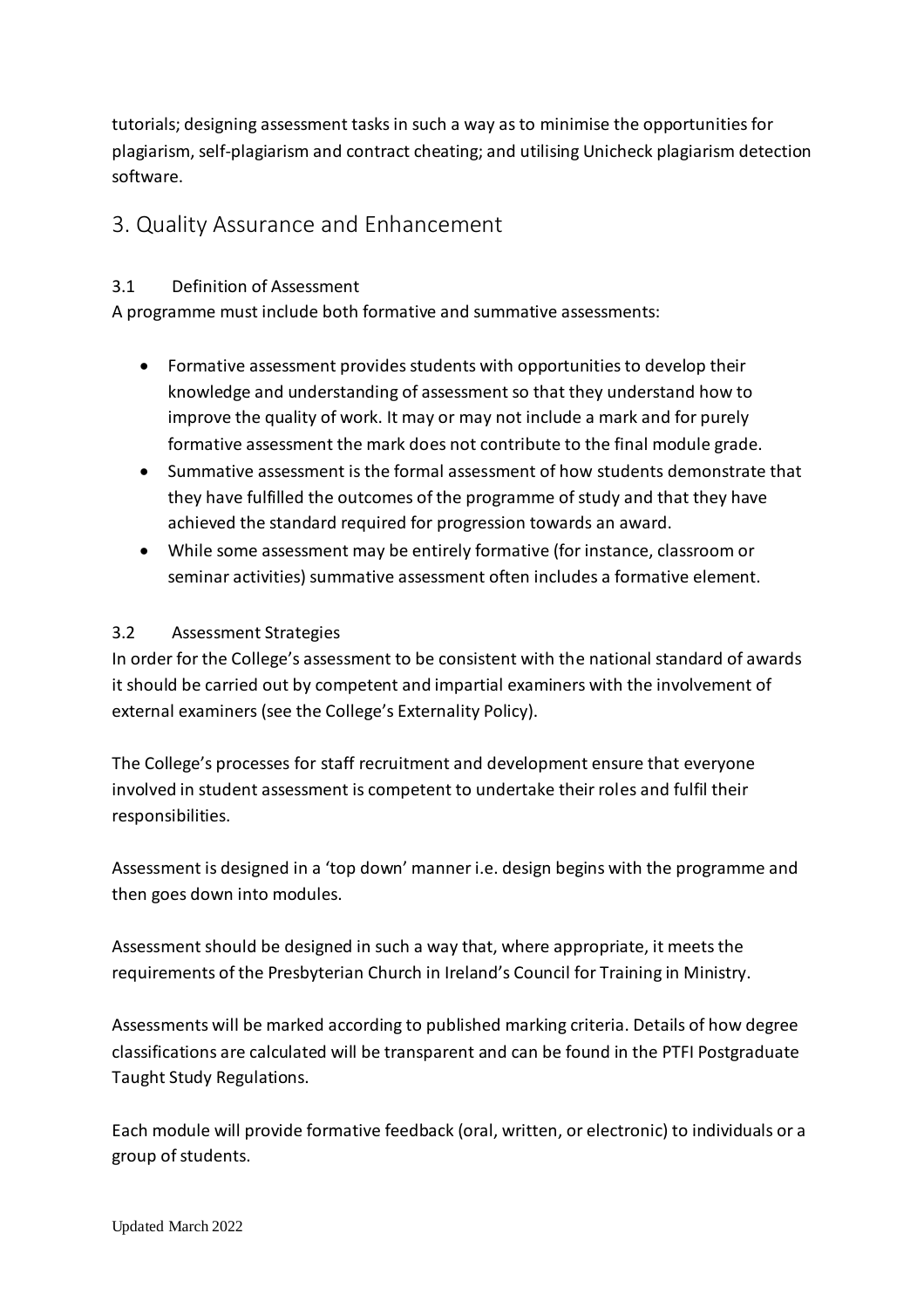#### <span id="page-6-0"></span>3.3 Assessment Tasks and Learning Outcomes

All assessment elements will be aligned with the relevant learning outcomes.

All specified programme learning outcomes will be appropriately tested through the summative assessments of the programme's modules.

Modular assessment tasks will be designed to test the achievement of all the specified module learning outcomes.

The award of any credit and or degree is based on the achievement of the intended learning outcomes as demonstrated through summative assessment.

#### <span id="page-6-1"></span>3.4 Verification of Assessment

The Faculty should ensure that there is consistency across departments in the form of assessed work (e.g. length, complexity and volume) and the components of the assessment (intended learning outcomes should be assessed through the minimum of discrete tasks).

Departments are responsible for the internal scrutiny of all proposed assessment tasks prior to submission to external examiners for comment and approval.

Module review provides a significant opportunity to review how effective assessment has been in measuring course learning outcomes.

#### <span id="page-6-2"></span>3.5 Communication to Students

The module documents should include details of all approved assessment, the marking criteria, the method of submission and the date of submission or other assessment arrangements. This will be available on the VLE for all PTFI students.

Faculty and students engage in a dialogue designed to promote a shared understanding of the nature and basis of assessment. This begins in the orientation process and continues through a student's programme, particularly through use of feedback. The aim is to develop assessment literacy i.e. to help students to develop the ability to understand the process of assessment and to help students develop the confidence and ability to evaluate, and improve on, their own performance.

Whilst the College will ensure that all assessment information is available it is a student's responsibility to make themselves aware of all assessment details.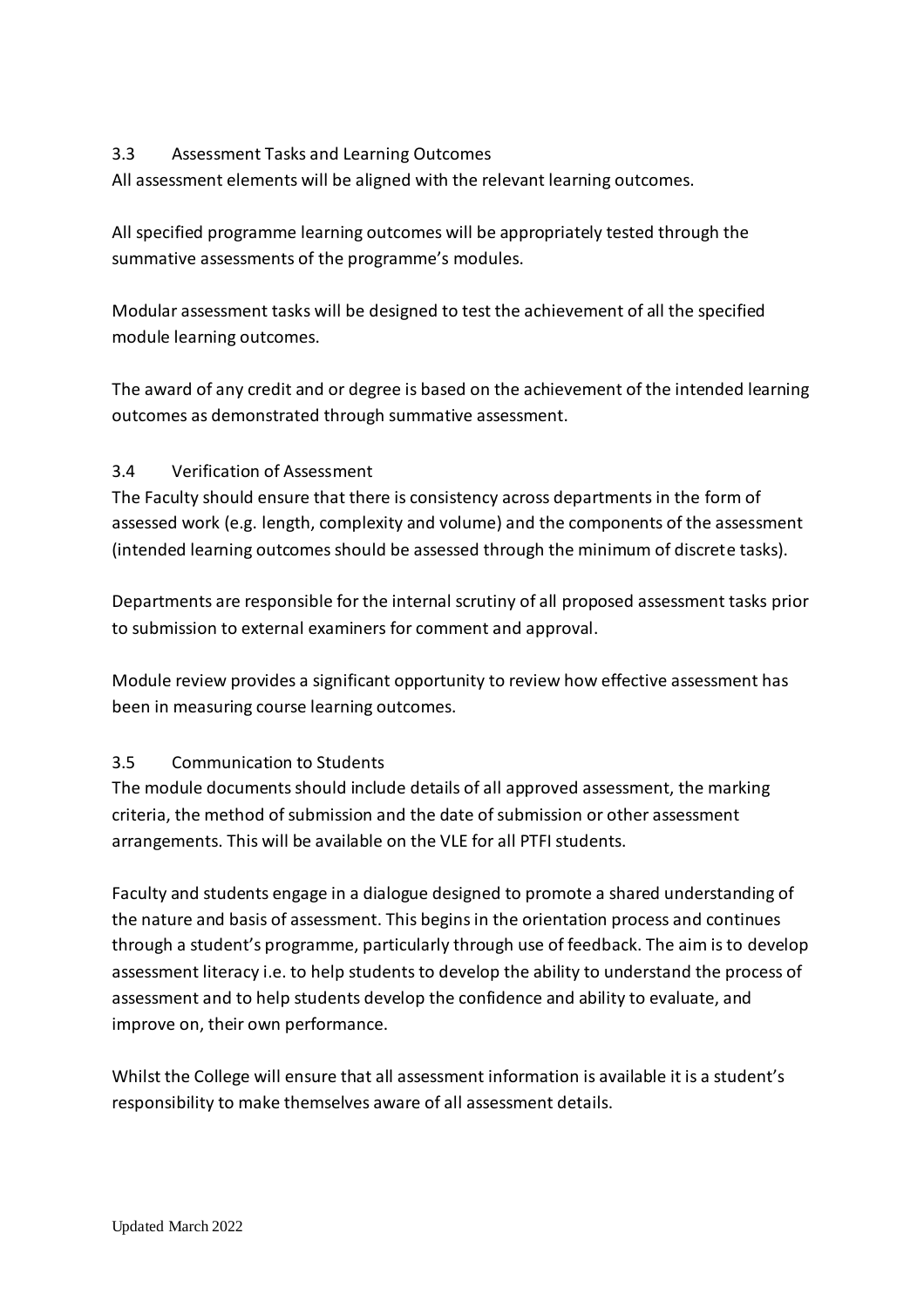#### <span id="page-7-0"></span>3.6 Word Count

A minimum and/or maximum word count may be specified as part of the assessment criteria for a component or module. The word count must specify whether footnotes, bibliographies, and appendices etc. are to be included. Where a word count is included, the module information for students must provide clear details of any penalties that will apply.

#### <span id="page-7-1"></span>3.7 Academic Integrity

Students must maintain the highest standards of academic integrity whilst studying at the College. All work submitted for assessment must be the student's own, unless authorisation has been given for collaboration, and all work must be appropriately cited and referenced.

The College operates effective processes for promoting academic integrity and identifying, investigating and responding to unacceptable academic practice by practical measures such as:

- minimising the availability of opportunities for plagiarism, self-plagiarism and contract cheating by utilising a variety of assessment methods and by regularly refreshing assessment topics;
- actively highlighting matters of academic integrity, modelling best practice in lectures and tutorials, and making students aware of the consequences of academic offences;
- utilising plagiarism detection software; and
- investigating, and where necessary, penalising unacceptable academic practice relating to assessment.

All written assignments submitted via the VLE will be subject to scrutiny by the cloud-based plagiarism detection application Unicheck. $1$ 

All work is marked anonymously unless there are sound educational reasons for not doing so, or the type of assessment makes anonymous marking impractical e.g. an oral test or an essay in which discussion with the tutor on the topic identifies the student.

The College will investigate and, where necessary, penalise any conduct which is likely to give an unfair advantage to the candidate, affect the security of assessment, and/or affect the standards of the degrees awarded by College including, *inter alia* plagiarism, selfplagiarism, impersonation, collusion, falsification, exam misconduct, or contract cheating. Details of the processes are laid out in the Academic Misconduct Procedures, an appendix to the Academic Integrity Policy.

 $\overline{a}$ 

<sup>1</sup> <https://unicheck.com/>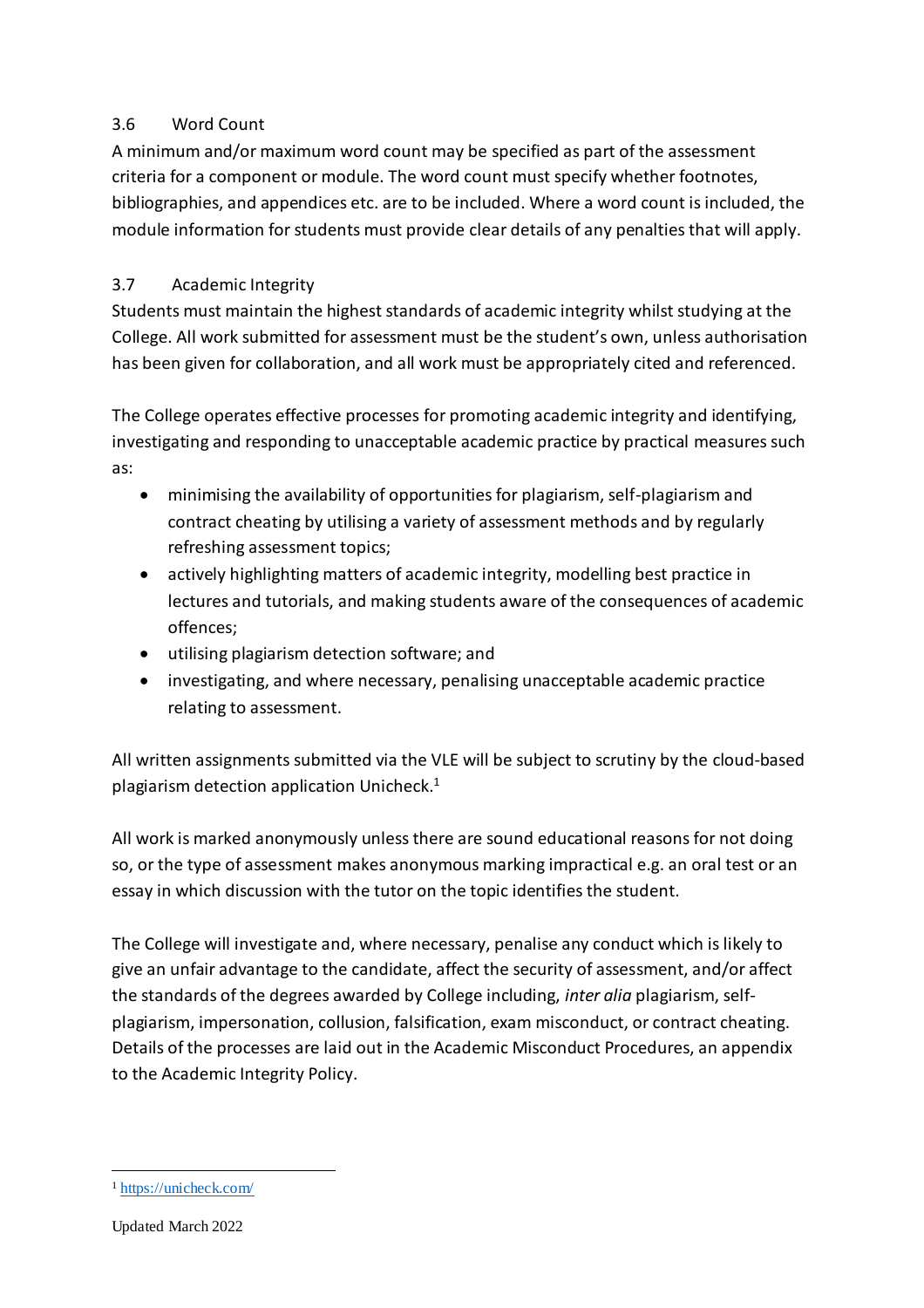#### <span id="page-8-0"></span>3.8 Reasonable Adjustments

The College will make reasonable adjustments to assessment to support students with a disability (including a specific Learning Disability) or other long-term health condition) The aim of reasonable adjustment is to ensure that all students are provided with the opportunity to demonstrate the full extent of their academic abilities, irrespective of a disability or long-term condition.

Students should notify the College of any such condition at the time of enrolment or as soon as possible thereafter so that appropriate support measures may put in place.

Alternative assessment is one way to ensure that assessment tasks are sufficiently inclusive and give all students fair opportunities to demonstrate the course learning outcomes.

#### <span id="page-8-1"></span>3.9 Exceptional Circumstances

Students must notify the College of any circumstances which are sudden, unexpected, significantly disruptive, and beyond the student's control and which may affect their performance at assessment, such as a serious illness or the death of a close relative. The College will ensure that appropriate arrangements are put in place for such students, such as an extension or deferral of assessment to a later date.

## <span id="page-8-2"></span>3.10 Submission of Written Assessment Elements

Students are expected to submit all written elements by the published deadline. Module documents will explain any penalties that may be incurred for late submission. A student who is unable to submit coursework without good cause may be deemed by the Exam Board to have failed the assessment concerned.

## <span id="page-8-3"></span>3.11 Attendance at Scheduled Assessments

Students are expected to attend all scheduled assessments e.g. presentations, workshops or class tests. A student who is unable to attend a scheduled assessment without good cause may be deemed by the Exam Board to have failed the assessment concerned.

#### <span id="page-8-4"></span>3.12 Examinations

It is the responsibility of candidates to attend at the prescribed place and time. A student absent without good cause from an examination will be deemed by the Exam Board to have failed the examination.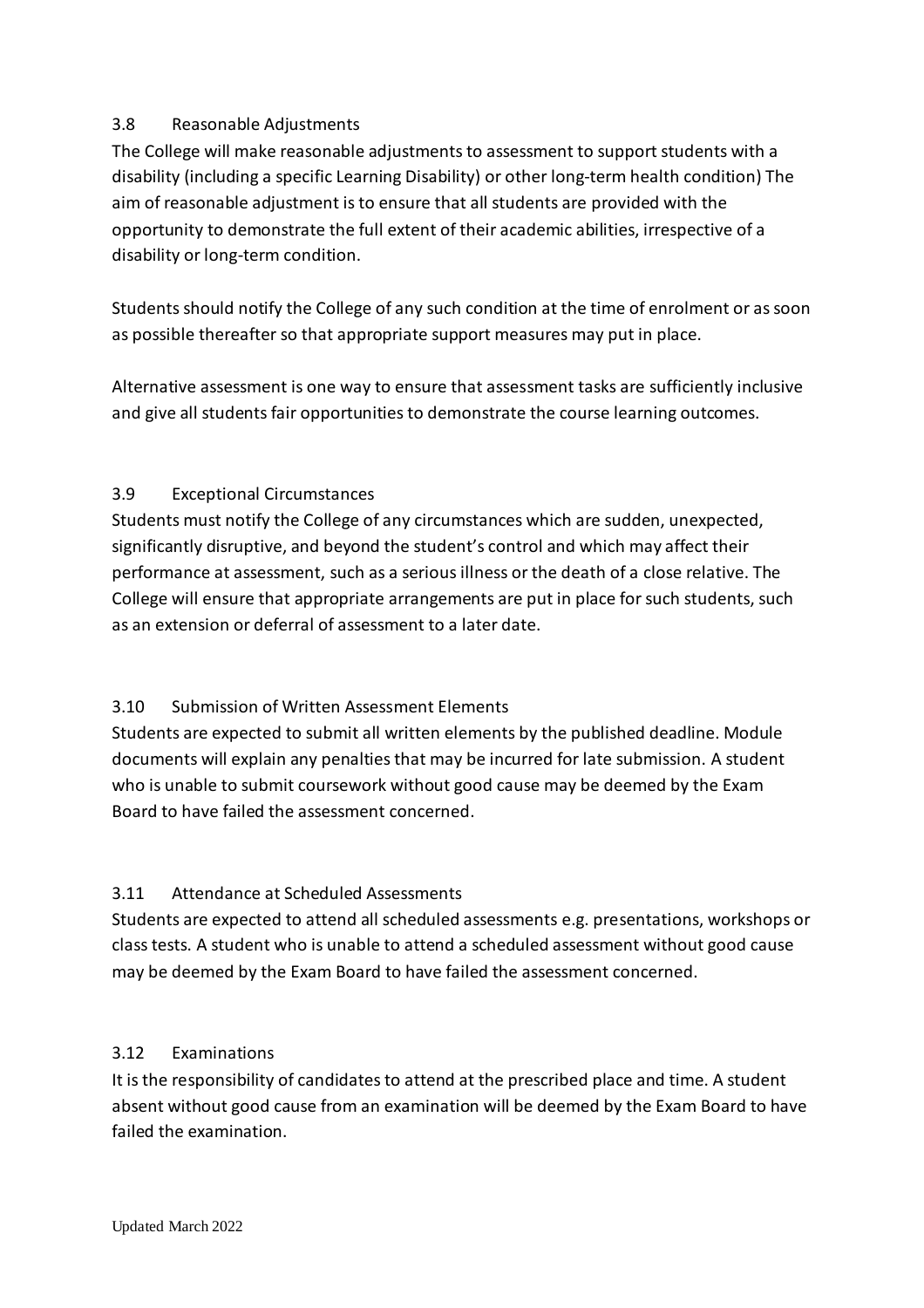#### <span id="page-9-0"></span>3.13 Resit and Re-submission

When a student does not meet the progression and award requirements at the first attempt they may be permitted to undertake a resit or should be reassessed in the failed module(s).

#### <span id="page-9-1"></span>3.13.1 Resitting Assessment

Where resitting is required and permitted a student will be provided with timely academic feedback and guidance prior to re-assessment. They may be offered, but are not automatically entitled to, additional tutoring and supervision. There is no fee for a resit.

Resitting should be by the same method of assessment. Where such a method is difficult or impossible (e.g. a group project) then the Board of Examiners may set a different assessment that allows the student to demonstrate achievement of the intended learning outcomes.

The maximum mark when resitting reassessment is capped at the pass mark. Should a student obtain a lower mark in the second attempt the higher mark will stand.

#### <span id="page-9-2"></span>3.13.2 Repeating Assessment

Where a repeat of assessment is required and a student is given a second attempt at assessment in the following academic year. The student must re-enrol in the modules and further fees will be required.

The maximum mark when repeating assessment is capped at the pass mark.

#### <span id="page-9-3"></span>3.14 Marking and Grading Criteria

A student's performance will be marked according to clear assessment criteria as set out in the module assessment document. Assessment criteria will:

- examine the extent to which the published learning outcomes have been achieved;
- be set at the required standard and level of the module; and
- be of a comparable standard to equivalent awards elsewhere in the UK.

Single blind marking and moderation is required for assignments. All PGT dissertations should be double blind marked and moderated with the markers determining an agreed draft mark.

#### <span id="page-9-4"></span>3.15 Feedback

Students will be provided with feedback which will:

- relate to the learning outcomes and marking criteria;
- be clear, constructive and motivating;
- be sufficiently detailed;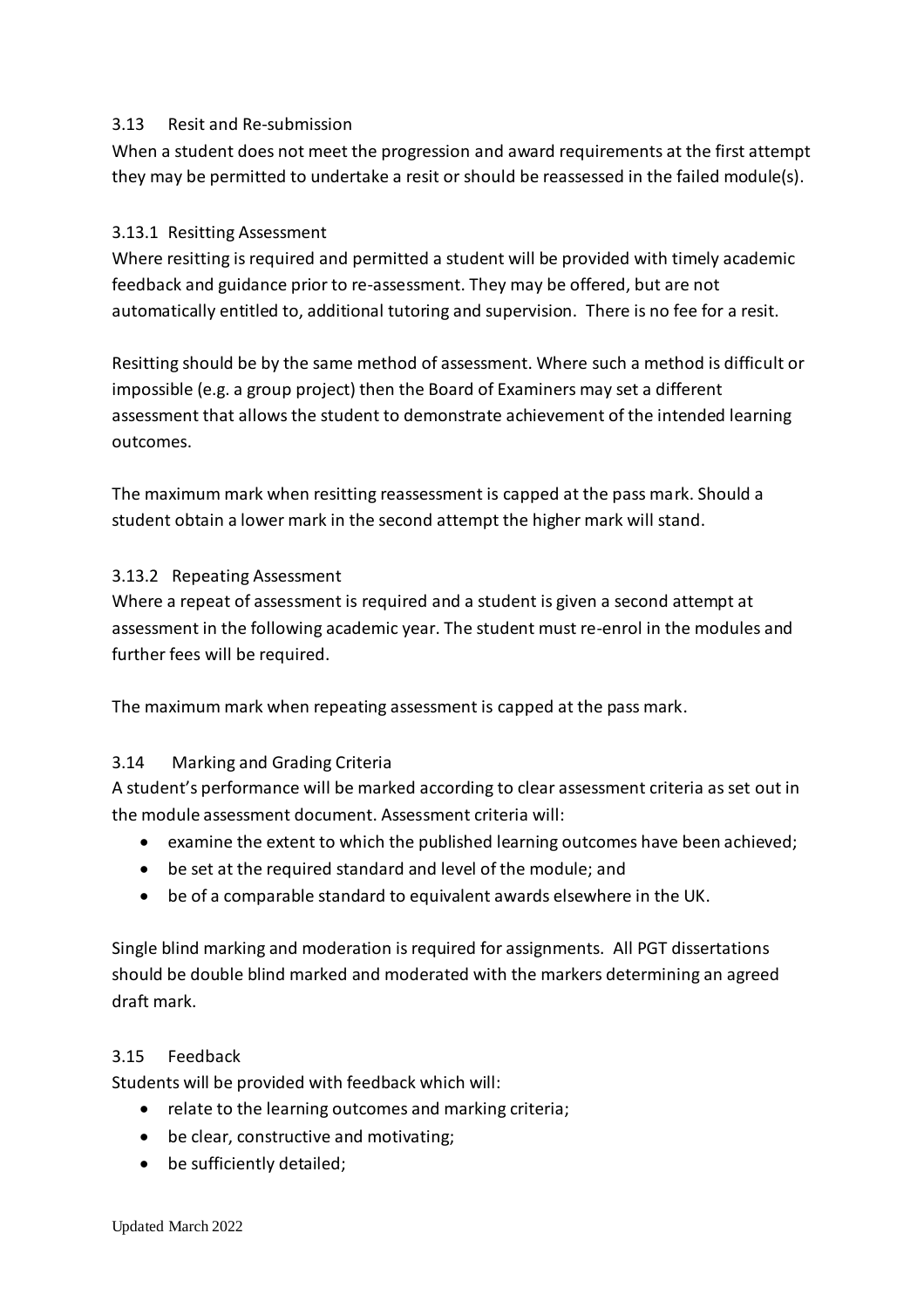- be critical with the intention of enabling student development;
- place ownership of learning in the student's hands; and
- be returned within the specified timeframe (usually within three weeks following the deadline for submission).

Formative feedback is often delivered in the classroom or in seminar activities. Students may also receive formative feedback through digital learning resources e.g. responsive learning apps like Cerego or in the feedback provided in discussion boards in the VLE.

This feedback may be both individual (relating to a specific student's work) or generic, referring to issues arising from the work produced by a cohort of students (this is particularly useful with exam feedback).

Formative feedback at an early stage in a module can help to identify those students who may need additional support.

Feedback should, wherever possible, be tailored so that it may be used by the students in future assignments. Feedback will be provided to students within 3 weeks of the deadline for submission.

At the start of each programme, and then periodically thereafter, students should be reminded about the importance of feedback to their learning. As part of the annual monitoring process, the views of students on the methods, content and timing of feedback is gathered.

Module review will consider if the feedback offered to students was timely, constructive and developmental.

#### <span id="page-10-0"></span>3.16 Moderation

The College understands moderation to be a particular form of second marking based on a representative sample of student work to verify the consistent application of assessment criteria and marking schemes.

Moderation is required for all components of summative assessment, irrespective of the level of the work or the credit weighting of the assessments.

The Head of Department has overall responsibility for overseeing the planning and implementation of appropriate internal moderation processes on a programme or module. The grades generated by the first marker(s) are scrutinised to verify the consistent application of assessment criteria and marking schemes. This process of second marking